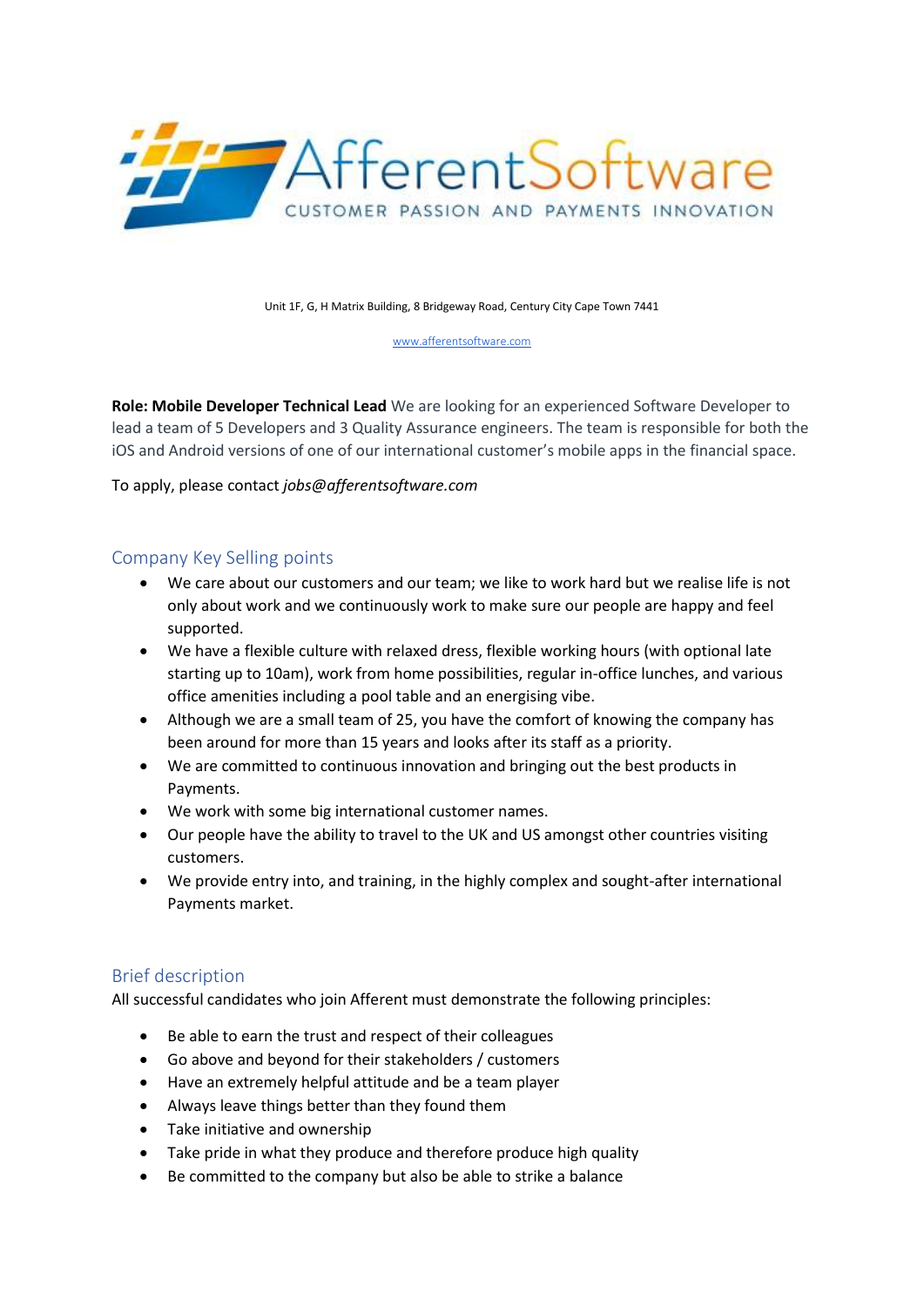## Core Responsibilities

In general, the Developer Technical Lead is a senior figure within an Afferent Team. At a high level, their three main responsibilities are:

- 1. Overall responsibility for the technical project delivery, including but not limited to quality, timeliness, security, documentation and process adherence.
- 2. Responsibility for the technical growth and support of the other technical team members, including developers and quality assurance engineers.
- 3. Responsibility to communicate effectively with the management team and to customers about the technical aspects of the project.

The qualities we expect to see in a Developer Technical Lead are below:

- 1. Patience and helpfulness you need to be patient with your customers, your technical team and management as they look to you for guidance. A significant part of your responsibility is to answer questions, impart your knowledge and help where you see it necessary.
- 2. Hardworking and responsible with promotion into more senior roles comes certain responsibilities. As the Technical Lead, you are the last technical line of defence on a project. It is **your team** and **your project**. **You** need to make sure that your team delivers quality and keeps to their timeframes. If you need to, you must roll up your sleeves and get projects over the line, or assist your teams to do this. A Technical Lead is not the first person to go home when there's a crisis. A Technical Lead does not continue to miss their own deadlines and deliver poor quality – they lead by example and they set the tone for their team.
- 3. Confidence and a desire to grow Leaders aren't afraid to be embarrassed, they ask questions and they put themselves out there for their teams. They do what is necessary to deliver effectively. Leaders also show a desire to grow and don't pass up opportunities to grow their skills, they do not believe they know it all.

In addition to the above, the Mobile Technical Lead has the following specific responsibilities:

- 1. Assisting with architecture and design decisions for the mobile app (both iOS and Android) and ensuring that a robust development process is followed. This includes meeting with the customer Product Owner on an agreed schedule to discuss roadmap items.
- 2. Liaising with existing developers at Afferent and those at the customer to ensure the team is focused on the right activities. This includes meeting one-to-one with Afferent and customer team members on an agreed schedule. This also includes attending any team meetings as required (eg. stand-ups)
- 3. If necessary, performing day-to-day development tasks including development of agreed features, resolving defects, code reviews, documentation, liaising with other developers, attending any meetings as required as well as internal and external communication related to the project.
- 4. If necessary, performing development level testing prior to release to QA and working with QA to resolve any defects prior to release.
- 5. Assisting the customer team with the management of the application and responses to reviews and issues raised on the Google Play or Apple Marketplace.